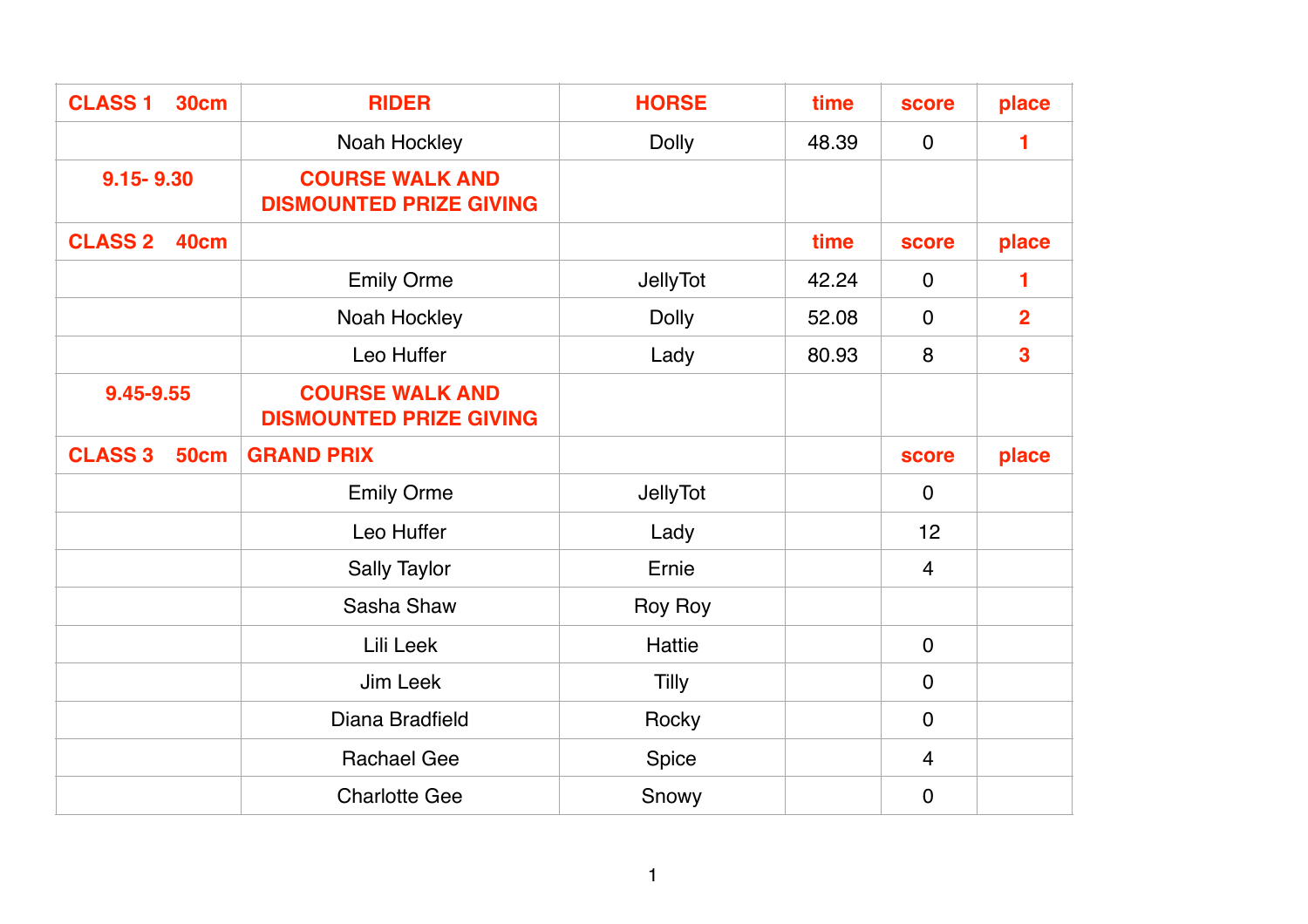|                               | Claudia Brown                                            | <b>Suzie</b>    |       | $\mathbf 0$    |                         |
|-------------------------------|----------------------------------------------------------|-----------------|-------|----------------|-------------------------|
|                               | <b>Kevin Carletti</b>                                    | <b>Boomer</b>   |       | 4              |                         |
|                               | Joni Rogers                                              | <b>Jack</b>     |       | $\mathbf 0$    |                         |
|                               | <b>JUMP OFF</b>                                          |                 | time  | score          | place                   |
|                               | Joni Rogers                                              | jack            | 33.18 | $\mathbf 0$    |                         |
|                               | Claudia Brown                                            | <b>Suzie</b>    | 34.19 | $\overline{0}$ | $\overline{2}$          |
|                               | Lili Leeke                                               | Hattie          | 34.70 | $\mathbf 0$    | $\overline{\mathbf{3}}$ |
|                               | <b>Emily Orme</b>                                        | <b>JellyTot</b> | 35.42 | $\mathbf 0$    | 4                       |
|                               | Diana Bradfield                                          | Rocky           | 38.98 | $\mathbf 0$    | $5\phantom{1}$          |
|                               | Jim Leeke                                                | Tilly           | 39.87 | $\mathbf 0$    | $6\phantom{1}6$         |
|                               | <b>Charlotte Gee</b>                                     | Snowy           | 33.73 | 4              |                         |
|                               | Kevin Carletti                                           | boomer          | 32.61 | 4              |                         |
| 10.34-10.44                   | <b>COURSE WALK AND</b><br><b>DISMOUNTED PRIZE GIVING</b> |                 |       |                |                         |
| <b>CLASS 4</b><br><b>60cm</b> |                                                          |                 | time  | score          | place                   |
|                               | Lili Leeke                                               | Hattie          | 32.55 | $\mathbf 0$    | 1                       |
|                               | Sasha Shaw                                               | Tequila         | 33.02 | $\mathbf 0$    | $\overline{2}$          |
|                               | <b>Phoebe Mellor</b>                                     | Rocky           | 33.49 | $\mathbf 0$    | 3                       |
|                               | Jim Leeke                                                | Tilly           | 34.97 | $\mathbf 0$    | 4                       |
|                               | <b>Charlotte Gee</b>                                     | Snowy           | 35.12 | $\mathbf 0$    | 5                       |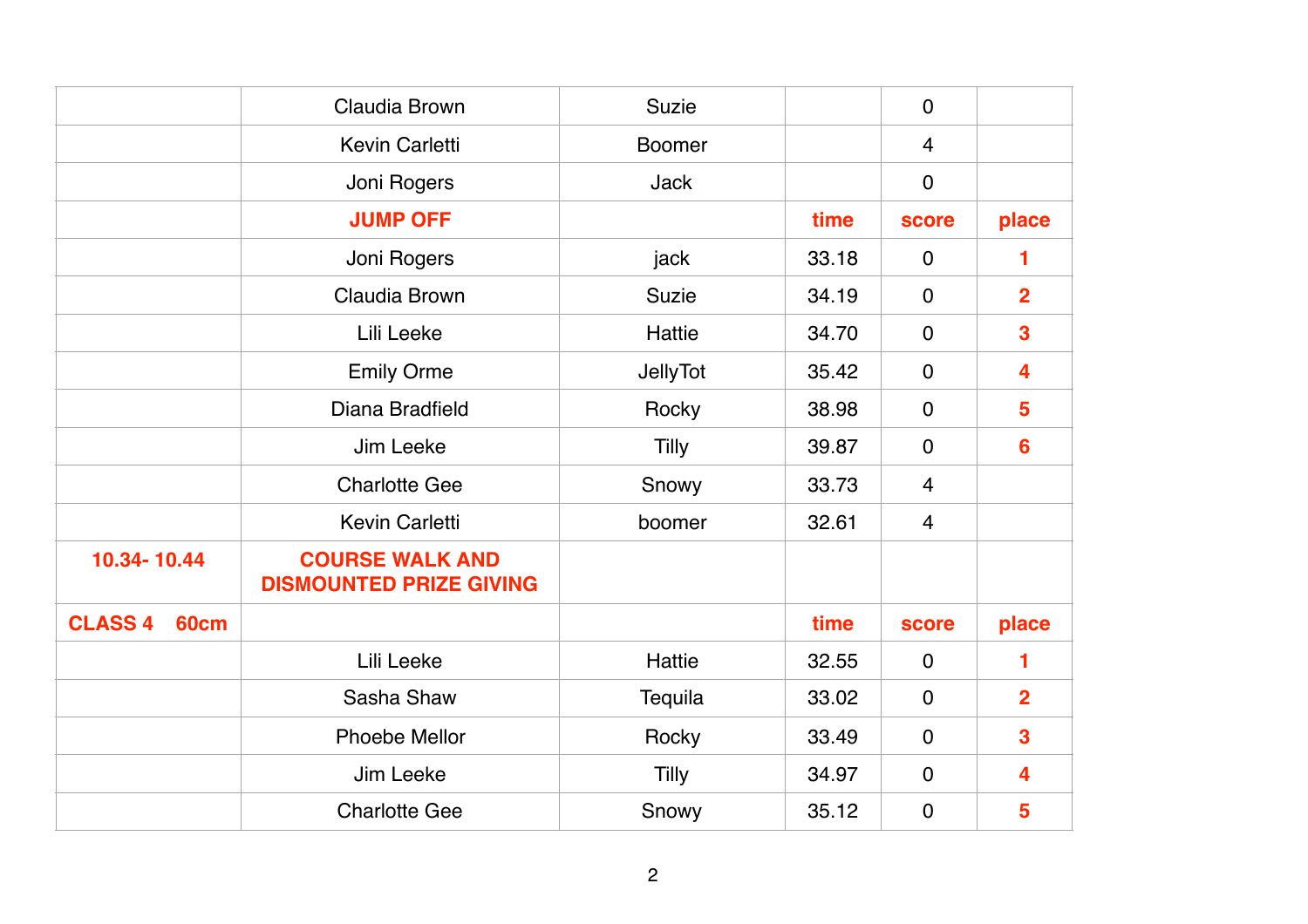|                               | <b>Kevin Carletti</b>          | <b>Boomer</b>         | 36.63 | $\mathbf 0$    | 6     |
|-------------------------------|--------------------------------|-----------------------|-------|----------------|-------|
|                               | <b>Sally Taylor</b>            | Ernie                 | 38.14 | $\mathbf 0$    |       |
|                               | Diana Bradfield                | Rocky                 | 39.42 | $\mathbf 0$    |       |
|                               | Joni Rogers                    | <b>Jack</b>           | 40.97 | $\mathbf 0$    |       |
|                               | Poppy Bavastock                | Dave                  | 34.22 | $\overline{4}$ |       |
|                               | Lili Rogers                    | Razzle                | 35.59 | $\overline{4}$ |       |
|                               | Claudia Brown                  | <b>Suzie</b>          | 36.13 | $\overline{4}$ |       |
|                               | <b>Rachael Gee</b>             | Spice                 | 37.91 | 8              |       |
|                               | Olivia Jones                   | <b>Bertie Bassett</b> | 65.11 | 12             |       |
| 11.14-11.24                   | <b>COURSE WALK AND</b>         |                       |       |                |       |
|                               | <b>DISMOUNTED PRIZE GIVING</b> |                       |       |                |       |
| <b>CLASS 5</b><br><b>70cm</b> | <b>GRAND PRIX</b>              |                       |       | <b>score</b>   | place |
|                               | <b>Grace Hockley</b>           | Sprite                |       | $\mathbf 0$    |       |
|                               | Lili Rogers                    | Sparky                |       | $\mathbf 0$    |       |
|                               | Sasha Shaw                     | Tequila               |       | $\overline{4}$ |       |
|                               | Olivia Jones                   | <b>Bertie Bassett</b> |       | 12             |       |
|                               | Eva Rogers                     | Rosie                 |       | $\mathbf 0$    |       |
|                               | Jemima Criddle                 | Alfie                 |       | 12             |       |
|                               | <b>Jasmine Williams</b>        | <b>Peter Cruise</b>   |       | $\overline{4}$ |       |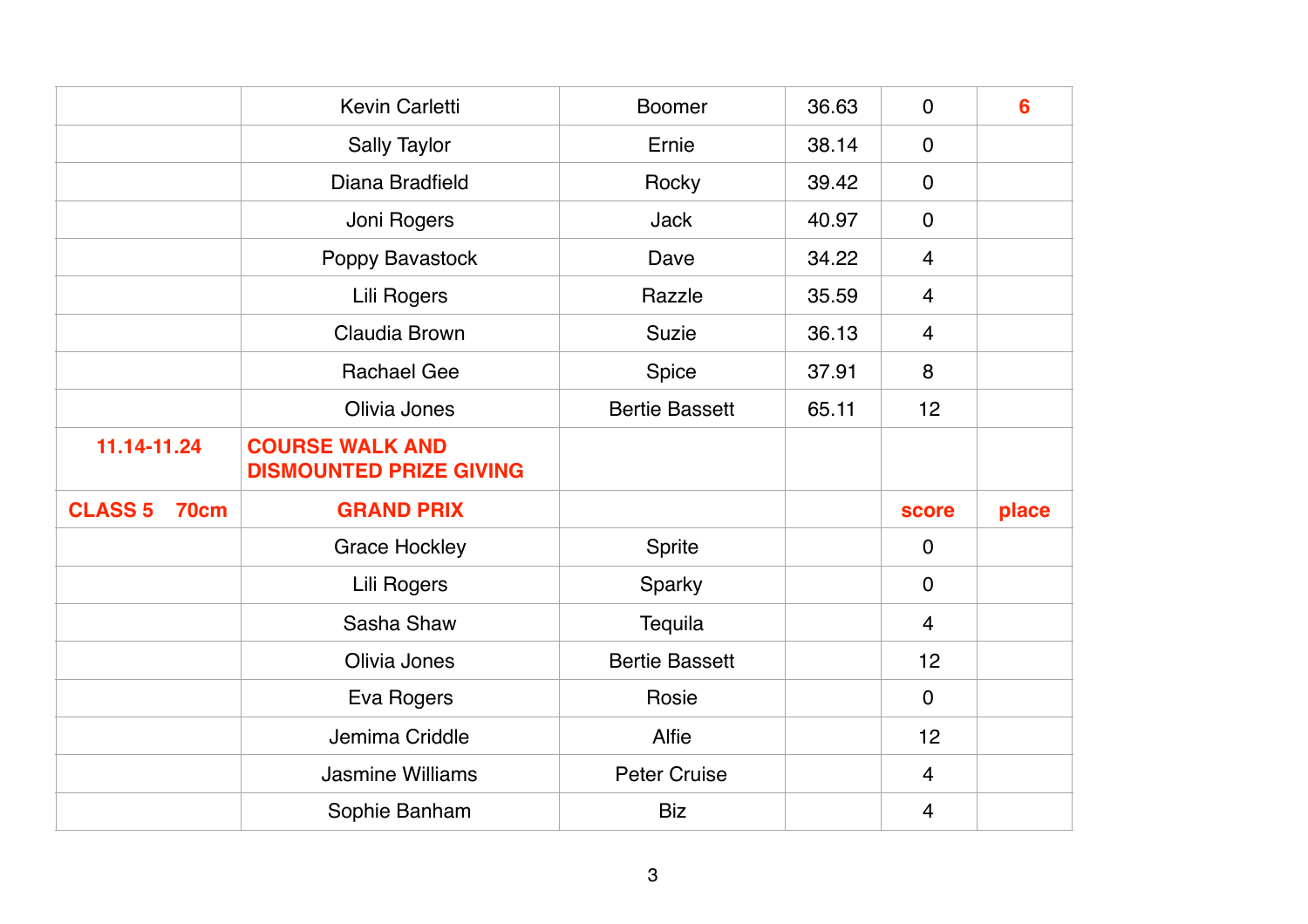|              | Zoe                                                      | Rio           |       | $\mathbf 0$    |                         |
|--------------|----------------------------------------------------------|---------------|-------|----------------|-------------------------|
|              | <b>Charlotte Gee</b>                                     | Snowy         |       | $\overline{4}$ |                         |
|              | Lili Rogers                                              | <b>Rizzle</b> |       | $\mathbf 0$    |                         |
|              | <b>Thea Rogers</b>                                       | Ice           |       | $\mathbf 0$    |                         |
|              | Poppy Bavastock                                          | Dave          |       | $\overline{4}$ |                         |
|              | JJ Rogers                                                | William       |       | $\mathbf 0$    |                         |
|              | <b>JUMP OFF</b>                                          |               | time  | <b>score</b>   | place                   |
|              | Zoe Smith                                                | Rio           | 26.36 | $\mathbf 0$    | 1                       |
|              | Lili Rogers                                              | <b>Rizzle</b> | 26.71 | $\mathbf 0$    | $\overline{2}$          |
|              | <b>JJ Rogers</b>                                         | William       | 28.73 | $\mathbf 0$    | $\overline{\mathbf{3}}$ |
|              | Eva Rogers                                               | Rosie         | 30.09 | $\mathbf 0$    | $\overline{\mathbf{4}}$ |
|              | <b>Thea Rogers</b>                                       | Ice           | 32.17 | $\mathbf 0$    | $5\phantom{1}$          |
|              | Lili Rogers                                              | Sparky        | 32.70 | $\mathbf 0$    | $6\phantom{1}6$         |
|              | <b>Grace Hockley</b>                                     | Sprite        | 31.18 | $\overline{4}$ |                         |
| 12.10-12.20  | <b>COURSE WALK AND</b><br><b>DISMOUNTED PRIZE GIVING</b> |               |       |                |                         |
| CLASS 6 80cm |                                                          |               | time  | <b>score</b>   | place                   |
|              | Eva Rogers                                               | Rosie         | 26.55 | $\mathbf 0$    | 1                       |
|              | Lili Rogers                                              | <b>Rizzle</b> | 27.10 | $\mathbf 0$    | $\overline{2}$          |
|              | Sophie Banham                                            | <b>Biz</b>    | 32.42 | $\mathbf 0$    | 3                       |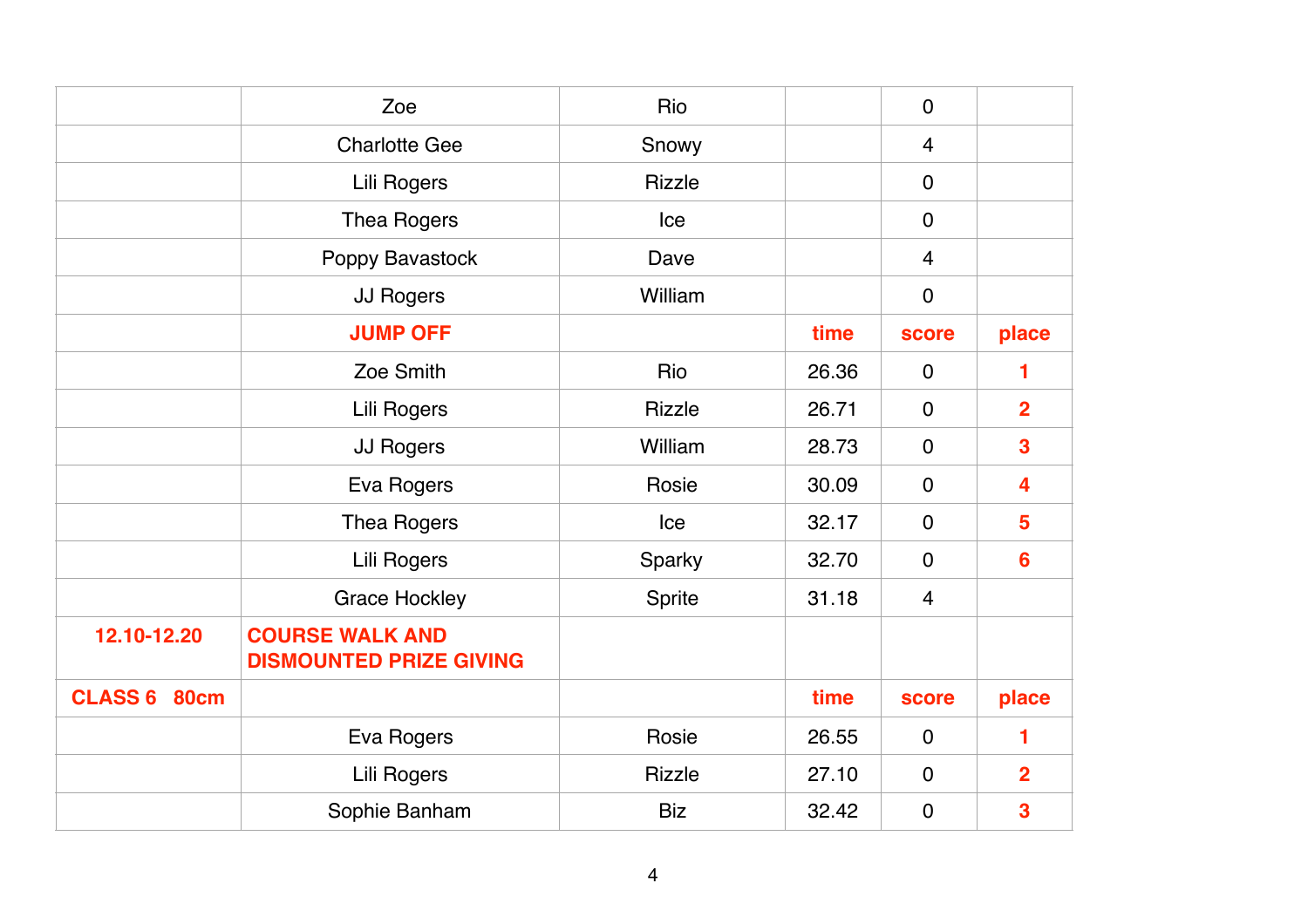|              | Lili Rogers                                              | <b>Dazzle</b>       | 34.79 | $\overline{0}$ | 4                       |
|--------------|----------------------------------------------------------|---------------------|-------|----------------|-------------------------|
|              | <b>Alice Leek</b>                                        | <b>Buzz</b>         | 36.59 | $\mathbf 0$    | 5                       |
|              | Thea Rogers                                              | Ice                 | 29.65 | $\overline{4}$ | $6\phantom{1}6$         |
|              | Katie Doody                                              | Senor               | 29.82 | $\overline{4}$ |                         |
|              | <b>Grace Hockley</b>                                     | Sprite              | 30.46 | $\overline{4}$ |                         |
|              | Zoe                                                      | Rio                 | 31.66 | 8              |                         |
|              | <b>Jasmine Williams</b>                                  | <b>Peter Cruise</b> | 33.10 | 8              |                         |
|              | JJ Rogers                                                | William             | 29.23 | 12             |                         |
|              | Lucy McFarlan                                            | Conor               | 36.40 | 12             |                         |
|              |                                                          |                     |       |                |                         |
| 12.44-12.54  | <b>COURSE WALK AND</b><br><b>DISMOUNTED PRIZE GIVING</b> |                     |       |                |                         |
| CLASS 7 90cm | <b>GRAND PRIX</b>                                        |                     | time  | <b>score</b>   | place                   |
|              | Daisy Brassington                                        | Honour              |       | $\mathbf 0$    |                         |
|              | <b>Alice Leek</b>                                        | <b>Buzz</b>         |       | $\mathbf 0$    |                         |
|              | <b>Grace Hockley</b>                                     | Sprite              | 28.04 | $\overline{4}$ | $\overline{\mathbf{3}}$ |
|              | Thea Rogers                                              | Ice                 | 31.46 | $\overline{4}$ | 4                       |
|              | Lucy McFarlan                                            | Conor               | 32.59 | $\overline{4}$ | $5\phantom{1}$          |
|              | Lili Rogers                                              | <b>Dazzle</b>       | 36.71 | $\overline{4}$ | $6\phantom{1}6$         |
|              | <b>Katie Doody</b>                                       | Senor               |       | 12             |                         |